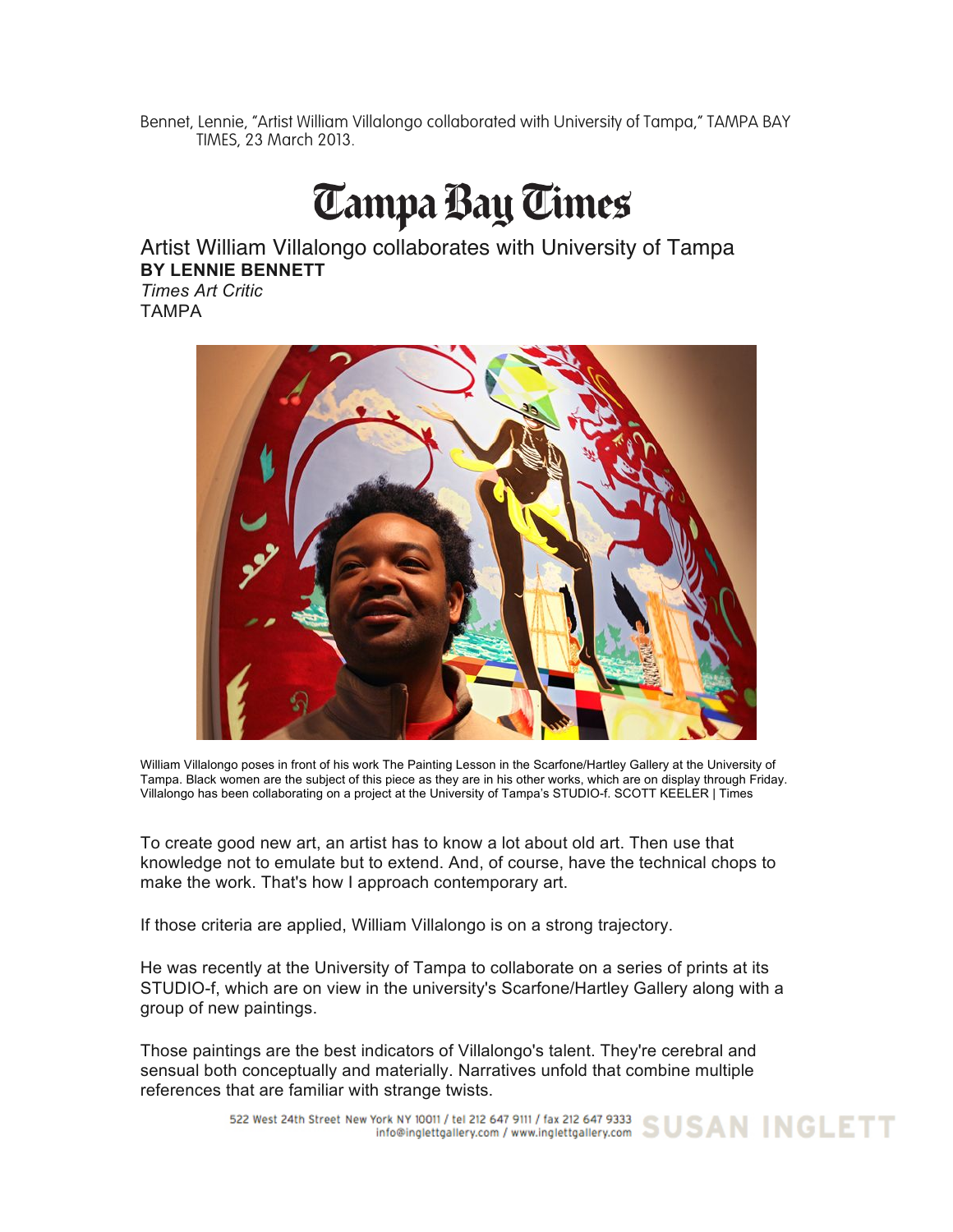"My work is about historical twisting. Modernism and Colonialism and the complex nature of how they relate to each other that I don't think is talked about," Villalongo says.

He's referring to a European art movement in the late 19th and early 20th centuries called primitivism in which images are appropriated from ancient and non-Western cultures. Pablo Picasso, for example, used African masks. Often, the artist glorified a less sophisticated culture, as Paul Gauguin did in his paintings of Tahiti.

"I love it, but they show us a power dynamic," he says, in which the female is exoticized — sometimes even exploited, some would say of Gauguin's females, for example — by white male artists. So instead of celebrating these simpler worlds, as was the artists' intention, they patronized them, as the larger society did.

"It's problematic and interesting, and I wanted to think about how to use it and tell a story."

His subjects are black women because "women are more interesting. And I think this is fundamentally a woman's story throughout history."

So he paints women in exotic worlds that we enter visually through portals made of flocked velvet cut into silhouettes of lush foliage. The effect is of emerging from a dark forest and discovering a sunny glade from another planet. They are pastoral paintings, a genre depicting idealized landscapes with frolicking inhabitants that began in ancient Rome and Greece. Gauguin's Tahitian paintings are considered pastorals substituting a primitive setting for a classical one.

And now we have Villalongo's *Zebra,* in which a group of black women gathered at a river look on with expressions ranging from horror to disgust as another is birthed, fully formed, by a zebra. Bizarre, yes. But full of references including Sandro Botticelli's *Birth of Venus*, Paul Cezanne's *The Bathers* and Picasso's *Les Demoiselles d'Avignon*. And that zebra, a stand-in for Africa, which birthed many of the inspirations for modern art. *Bathing Nymph* follows a similar format with a nubile woman bathing in a river. In the black flocking that silhouettes the scene are profiles of two men hiding in the shadows, looking on voyeuristically. We, by extension, are also voyeurs. It recalls the Biblical story of Susanna and the elders, an early exploitation narrative.

In many of his works, Villalongo puts masks on the faces of the women, another nod to modern art's connection to non-Western societies. But the twist is that instead of resembling African masks, they're fashioned as works of modern art, some even as direct homages to specific artists. Masks also represent the duality that informs his art.

As he says, "There are always two things going on: the one you can see and the one you can't see. That's what interests me."

So a mask allows for a transformation into another persona. It can also act as a spiritual or ritualistic portal to another state of consciousness.

That idea leads to the prints that he created at University of Tampa. They repeat some visual imagery of the paintings — the flocking and silhouettes, for example — but they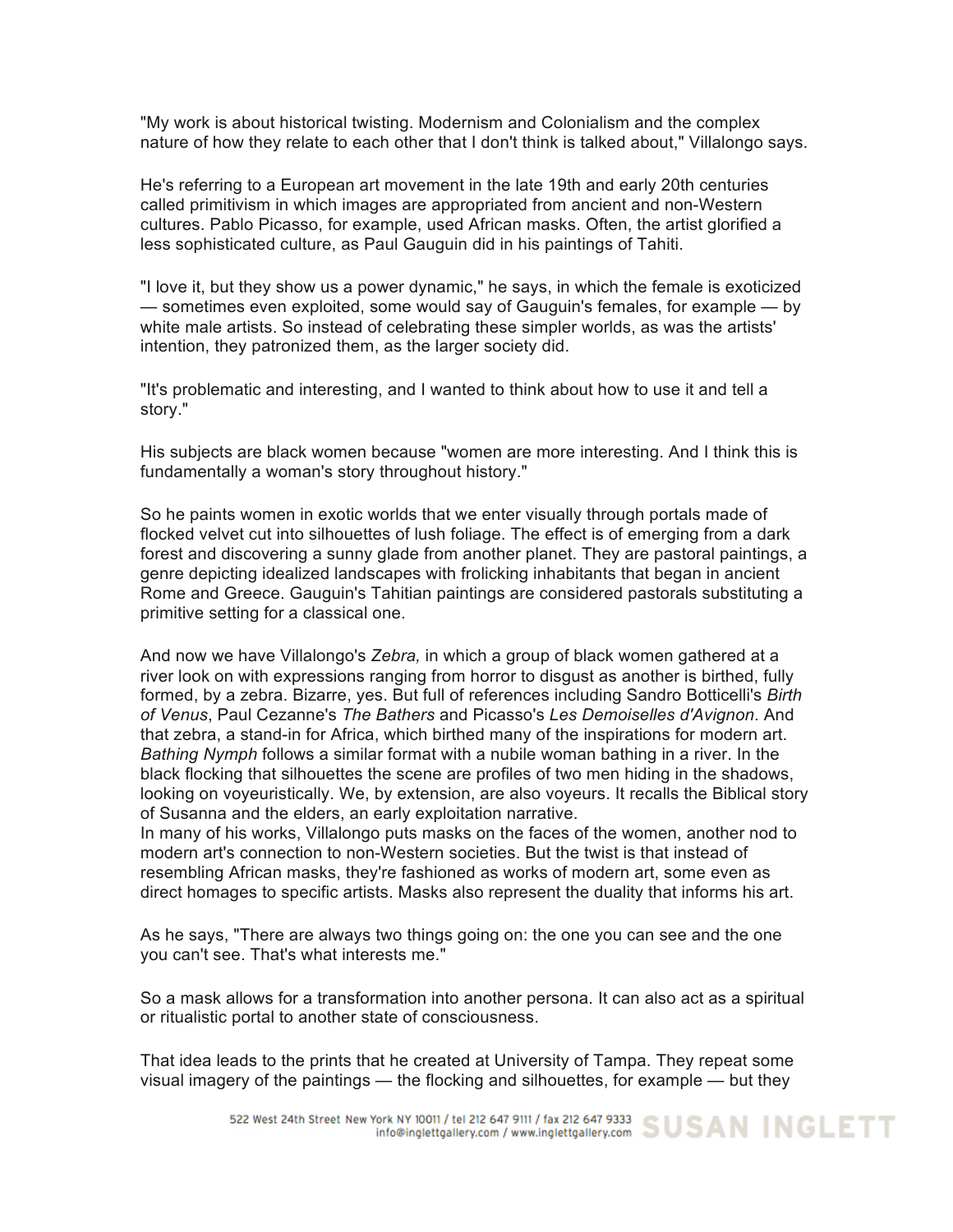take his female subjects into a metaphysical world of black holes into which they are sucked and then emerge altered.

These works are easy to see as interesting and unusual. They ask more of us in looking backward and taking us forward.

*Lennie Bennett can be reached at lbennett@tampabay.com or (727) 893-8293.*



Artist William Villalongo examines one of his unfinished silk-screen prints, this one showing the brain inside a woman's head, at STUDIO-f at the University of Tampa. SCOTT KEELER | Times



Master printer Carl Cowden III pulls ink across the screen to make one of Villalongo's prints as the artist watches. SCOTT KEELER | Times